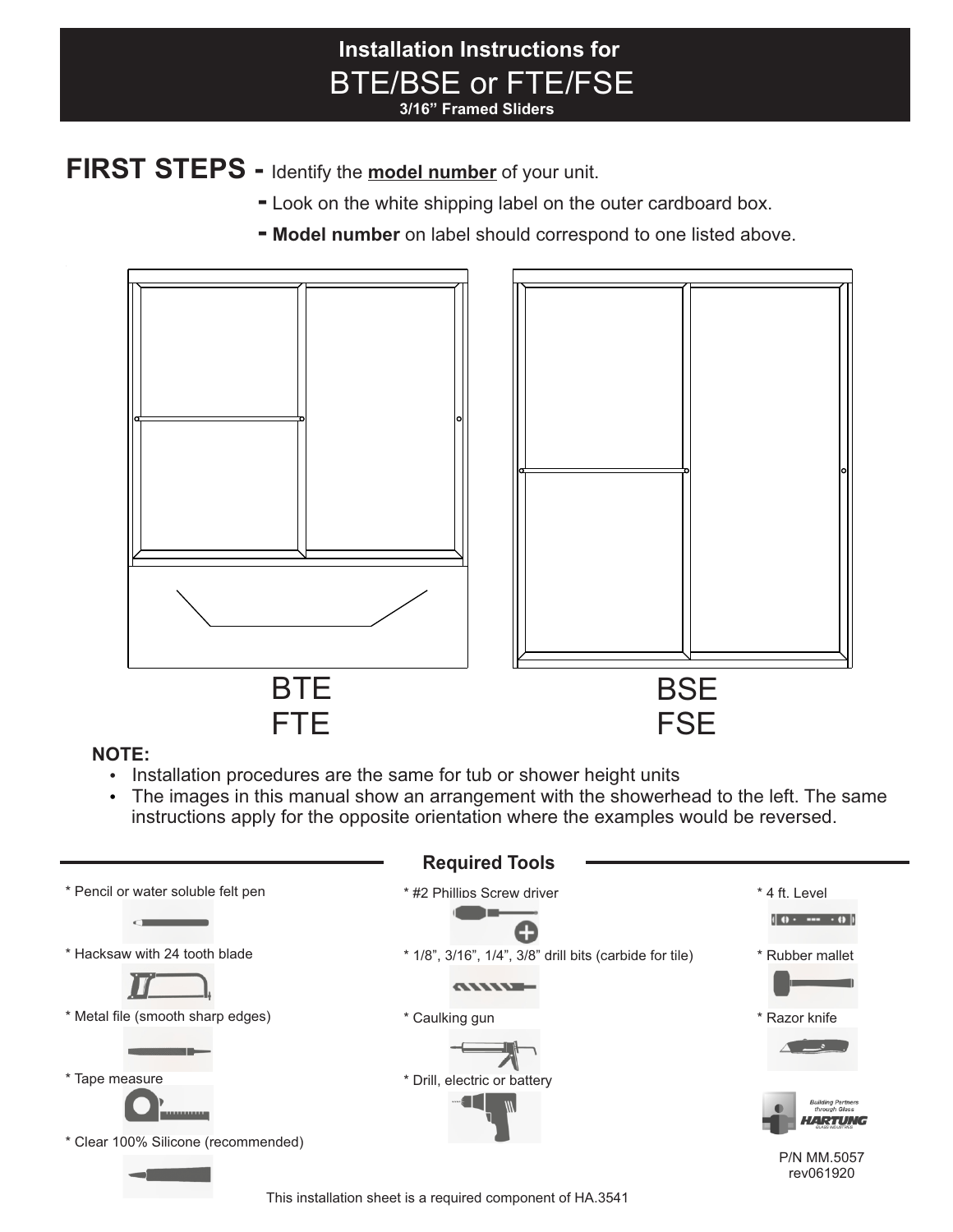### **READ ENTIRE MANUAL BEFORE INSTALLATION AND OPERATION**

Warnings and General Shower Door Information



**READ AND FOLLOW INSTRUCTIONS:** Failure to follow all instructions, warnings and guidelines may result in serious injury or death, may cause water damage, and will void the terms of your warranty.

### **General Safety and Installation Policies**

#### **Before Installation:**

- **Proper Size:** Ensure the enclosure is the proper size for your opening prior to beginning installation.
- **Safe Installation:** Some units may require two or more people to safely install the enclosure properly.
- **Packaging:** It is recommended to retain all packaging and other materials until installation is complete in the event of a return.
- **Inspect:** Installer should inventory all parts or components and inspect them for damage prior to beginning installation.
- **Sharp Edges:** Exposed ends of aluminum and other hard components can be rough, sharp or jagged due to the processes of cutting, drilling, notching, etc. Sharp ends must be deburred, smoothed or rounded by the installer before installation.
- **Safety equipment and tools:** Have all necessary safety equipment (glasses and gloves) and proper tools for the installation. The installer is responsible for determining the correct drill bit(s) for the installation.
- **New Tile:** We recommend that you allow at least 2 days (48 hours) for the tile cement and grout to dry before installing enclosure.

#### **During Installation**



**- Proper backing:** Shower doors are heavy. Therefore, glazing channels, fillers, hinges and headers blocks (structural components) should be secured to studs or solid backing beneath the tile or decorative substrate. Fasteners should screw directly into the backing. Wall anchors are provided primarily to separate screws from tile to reduce the possibility of cracking.

**- Tempered glass:** Glass can break. Shower door panels are tempered to ASTM C1048 specifications as required by building codes. Glass is tempered to greatly increase its strength and to make it fragment into smaller and lighter pieces reducing the possibility of injury in the event that the glass does break. Tempered glass will break and may cause bodily injury if you attempt to cut, drill, mill or alter it in any way. Care must be taken when handling tempered glass. Pay special attention to protect all edges of the glass from contact with hard surfaces.

**- Horizontal surfaces and installation holes:** Avoid drilling into the horizontal surfaces of tubs or showers unless it is required for the structural integrity of the unit. If you drill into horizontal surfaces, always generously caulk the holes, anchors, screws and on top of the screw head. If this is not done, or is done improperly, water damage can occur under the tile or substrate.

**- Weep holes in horizontal channels:** Drilling 3/8" weep holes on the inside of horizontal channels is recommended to allow any moisture build-up inside a channel to exit the channel. Due to varying installation conditions and installer's/owner's personal preference, however, we do not drill them in the factory.

**- Sliding and swinging glass doors**: A door may be improperly installed if it hits or scrapes against bathroom obstructions (toilets or cabinets) or any metal or glass components of the shower door itself. This could lead to glass breakage or serious injury. The installer must correct the deficiencies before allowing the door to be used.

**- Surface conditions:** Most shower door designs allow for out-of-square or unlevel installation. Generally, any outage more than 3/8" that was not identified during the ordering process is outside of these allowances and can result in an improper installation.

#### **Caulking/Siliconing the Unit:**

Always clean all contact surfaces before caulking and use a high grade 100% silicone for best results.

After installation, at a minimum, caulk the entire outside perimeter of the unit where the unit touches walls, sills, and step-ups, etc. Also caulk any vertical joints between metal components where water build-up inside of the channels could leak out.

#### **After Installation:**

**- Curing times:** Adhere to manufacturers' recommended curing times for VHB tapes, silicones and any other adhesives, coatings or chemicals used during installation. Unless otherwise stated, it is recommended to wait 72 hours before using the enclosure. **- Normal wear and tear:** Although these enclosures are designed to last for years, certain items (such as the polycarbonate seals and door sweeps) may need to be replaced as they show signs of aging and wear.

#### **General Disclaimers**

**- Shower Doors are not watertight:** Consumers should understand that a shower door is not watertight. The amount of water that can escape your shower can vary greatly based on shower/tub size, configuration of shower head(s), type of thresholds and drains and by the type of shower door itself. Heavy glass units with no or limited vinyl seals, for example, can allow water to escape under normal conditions. Doors with more metal and seals generally provide more water protection. Excessive water pressure or directing shower heads or hand held sprays directly at doors or joints is not a normal shower conditions and can result in leaks.

**- Towel bars, handles and accessories** are in no way considered to be grab bars or other bracing or fall prevention mechanisms. The intent of these accessories is to facilitate proper operation or enhance the esthetics and functionality of the unit.

#### **Owners Manual:**

Refer to your Owners Manual for general installation and cleaning and care instructions. If a copy of the Owners Manual was not included, you can download one on the RESOURCES page of our website.

### **Questions or Comments:**

1-800-843-3332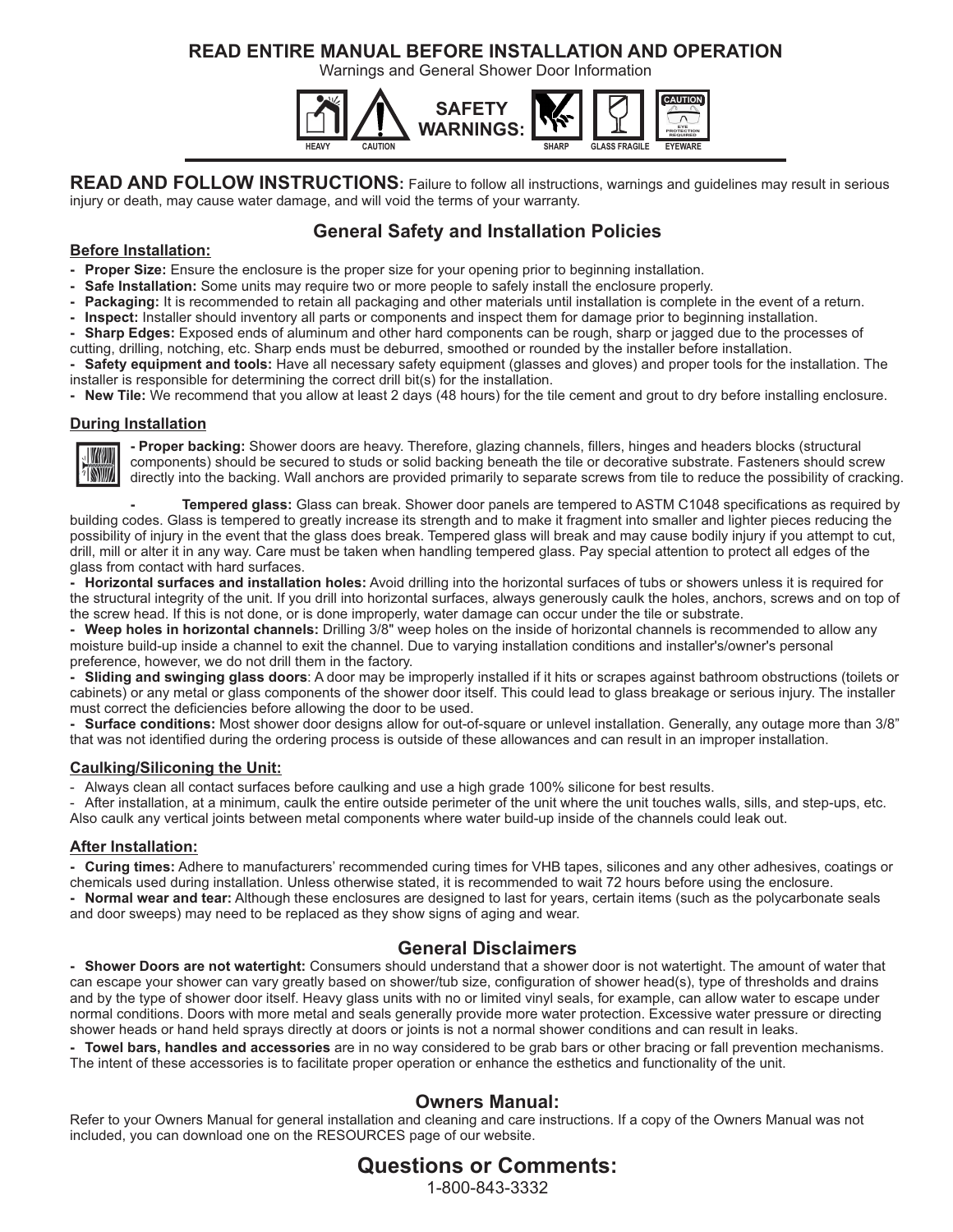# 3/16" FRAMED SERIES BY-PASS TUB AND SHOWER ENCLOSURES

**PLEASE READ THOROUGHLY BEFORE STARTING INSTALLATION**

| <b>Item</b>    | Part# | <b>Description</b>                 |   |
|----------------|-------|------------------------------------|---|
|                | 1040  | <b>Tub Header</b>                  |   |
| $\overline{2}$ | 1062  | <b>Stay Clean Sill</b>             |   |
| 3              | 1051  | Tub Jamb                           | 2 |
| 4              | 4032  | TF-2B T-Fin                        |   |
| 5              | 2207  | <b>Center Guide</b>                |   |
| 6              | 2214  | <b>Rollers</b>                     |   |
|                | 7106  | <b>Sliding Glass Framed Panels</b> |   |
| 8              | 2223  | <b>Bumper Guides</b>               |   |
| 9              | 2101  | #8 x 1-1/2 FHPHSMS                 |   |
| 10             | 2217  | <b>Wall Anchor</b>                 | ჩ |
|                | 2102  | #6 x 3/8 PHPHSMS                   |   |

## **STEP 1** CENTERLINE & TUB JAMBS

Locate as accurately as possible the centerline of the shower or tub rim and mark it with a water soluble marker. In most installations, the Stay Clean Sill (Item #2) is installed directly over and parallel to the centerline. Measure the wall to wall distance, 0/100" above the tub rim to allow for any radius or obstructions in the corners. From this measurement, deduct 1/2" and cut the Stay Clean Sill to length. Mark the center of the Stay Clean Sill for the Center Guide(#5). Use the Center Guide's hole for a template and mark the location onto the sill. Drill the installation hole with a 1/8" drill bit. See illustration #1. Do not attach the Center Guide at this time. Install the T-Fin(4) into the Stay Clean Sill with the fin pointing down. Flush cut at the ends.

### ILLUSTRATION #1

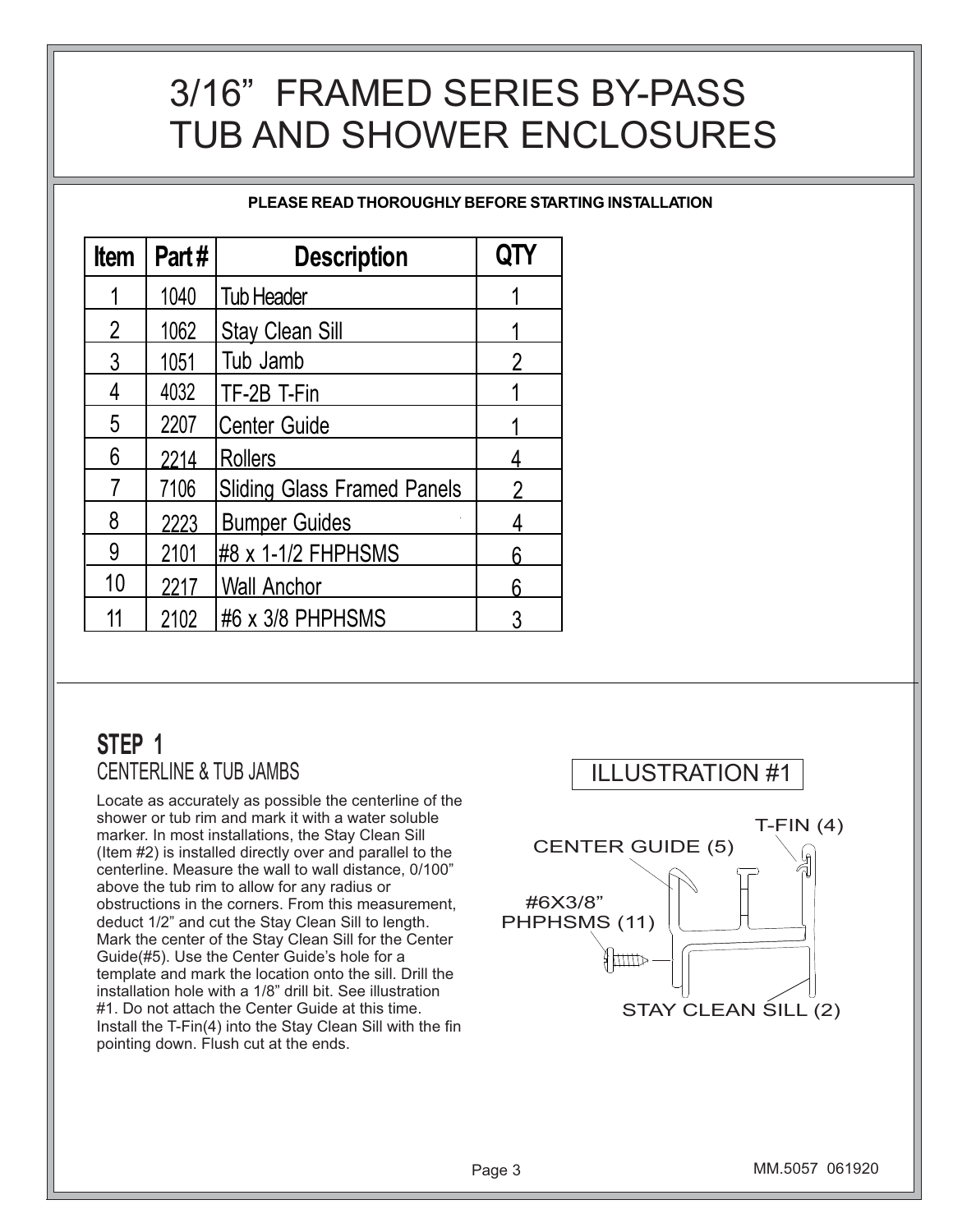### **STEP 2**

.

#### TUB JAMBS:

The Tub Jambs (3) should be installed starting at the shower head wall. Set the Tub Jamb on the centerline of the shower base and against the wall. Plumb the jamb, and using the factory holes as a template, mark the holes onto the wall. Drill the holes with a 3/16" drill bit (carbide bit for masonry). Insert anchors(10) into the holes. Secure the Tub Jamb to the wall with three #8x1-1/2" FHPHSMS (9), attaching a Bumper Guide(8) with the top and bottom screws. See Illustration #2. Be sure to orient the Bumper Guides to accept the proper sliding panel. The inside panel will need to close on the side of the shower head. Set the Stay Clean Sill into place in the opening of the secured Tub Jamb at the base. Position and plumb the second Tub Jamb onto the opposite wall, but mark only the bottom hole. Remove the Jamb and drill the hole with the 3/16" drill bit. Insert one Wall Anchor and secure the Tub Jamb with one #8 X 1-1/2" FHPHSMS (9) and Bumper Guide (8). This will allow the Tub Jamb and Header assembly to move for the final adjustment later.

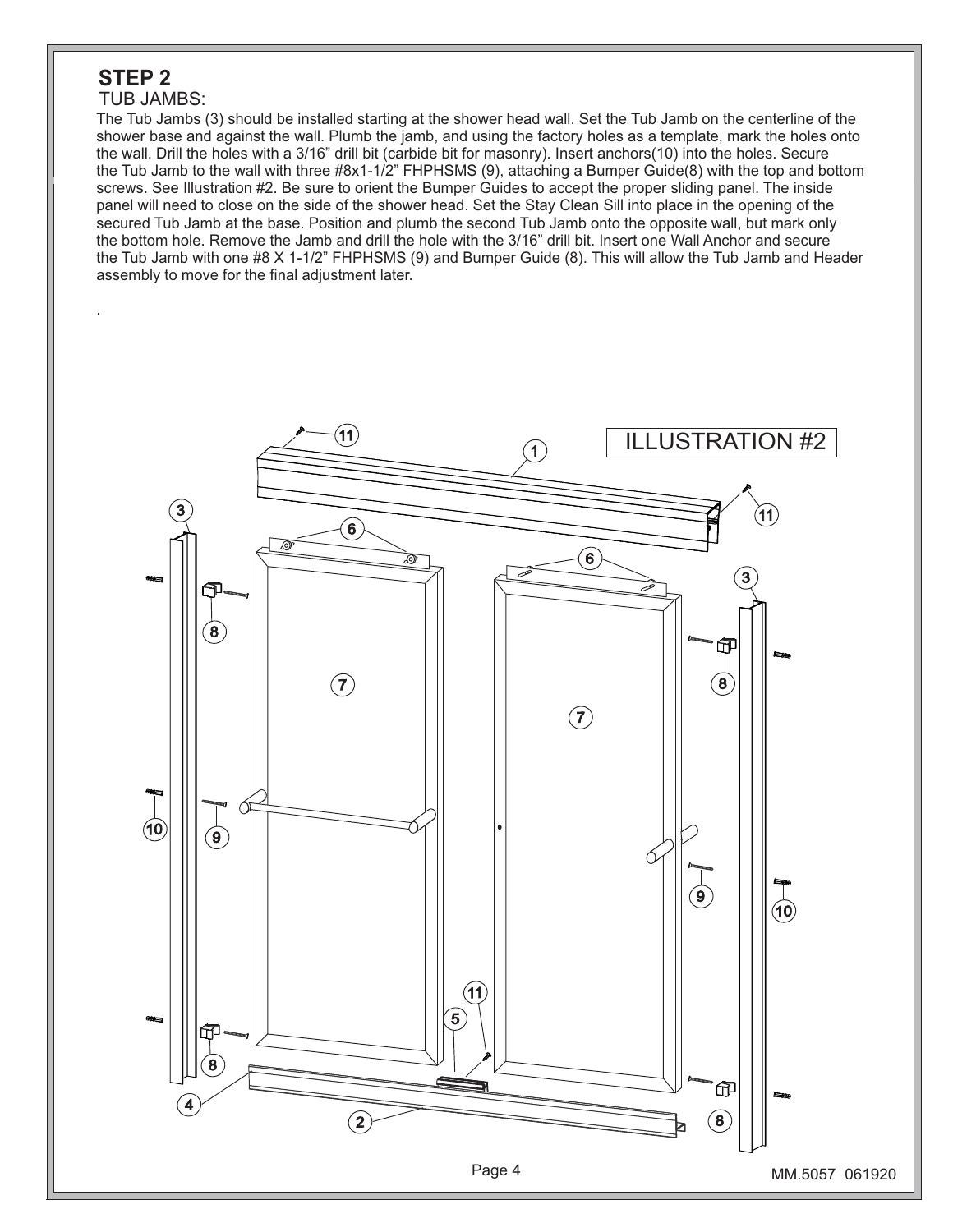# 3/16" FRAMED SERIES BY-PASS TUB AND SHOWER ENCLOSURES

### **STEP 3** TUB HEADER:

Measure wall to wall at the top of the Tub Jambs and deduct 1/16" and cut Tub Header (1) to length. Mark where the header will attach to the Tub Jambs from the inside of the shower according to illustration (#3). Remove the Header and drill 1/8" holes at the marked locations. Set the Tub Header in place over the Tub Jambs but do not secure at this time. Screw size is a #6x3/8" PHPHSMS (11), see illustration #4.





### **STEP 4** PANEL INSTALLATION:

Make sure that the Tub Jamb with only one screw in it is snug, but still is able to move side to side. Hang the panels in place in the Header starting with what will be the inside panel. Slide it all the way toward the fully secured Tub Jamb. Install the outside panel, making sure that the rollers on both panels are fully seated into the tracks in the header. Finish by installing the Center Guide (5) and securing it with one #6x3//8" PHPHSMS (11).

### **STEP 5** PANEL ALIGNMENT:

Standing outside the shower, hold the Header at the top where it meets the unsecured Tub Jamb. Be very careful to keep control of the header so that the sliding glass panels can not fall. Slowly move the sliding panels, one at a time, back and forth and into the Tub Jambs, while adjusting the header side to side, seeking a point where the panels pocket perfectly into both Tub Jambs. At this point both Tub Jambs are at identical positions on the wall. Mark the position of the Tub Jamb onto the wall. Slide both panels back to the secured Tub Jamb and remove the Center Guide. Remove both sliding panels and set them in a safe place. Move the Tub Jamb back to the marked location of the wall and mark the final two hole locations. Move the Tub Jamb out of the way just far enough to reveal the marked holes, then drill the holes with a 3/16" drill bit, and insert two Wall Anchors (10). Realign the Tub Jamb and secure with two #8 X 1-1/2" FHPHSMS (11). Reinstall both of the sliding glass panels as you did earlier in the last step, then reinstall the Center Guide.